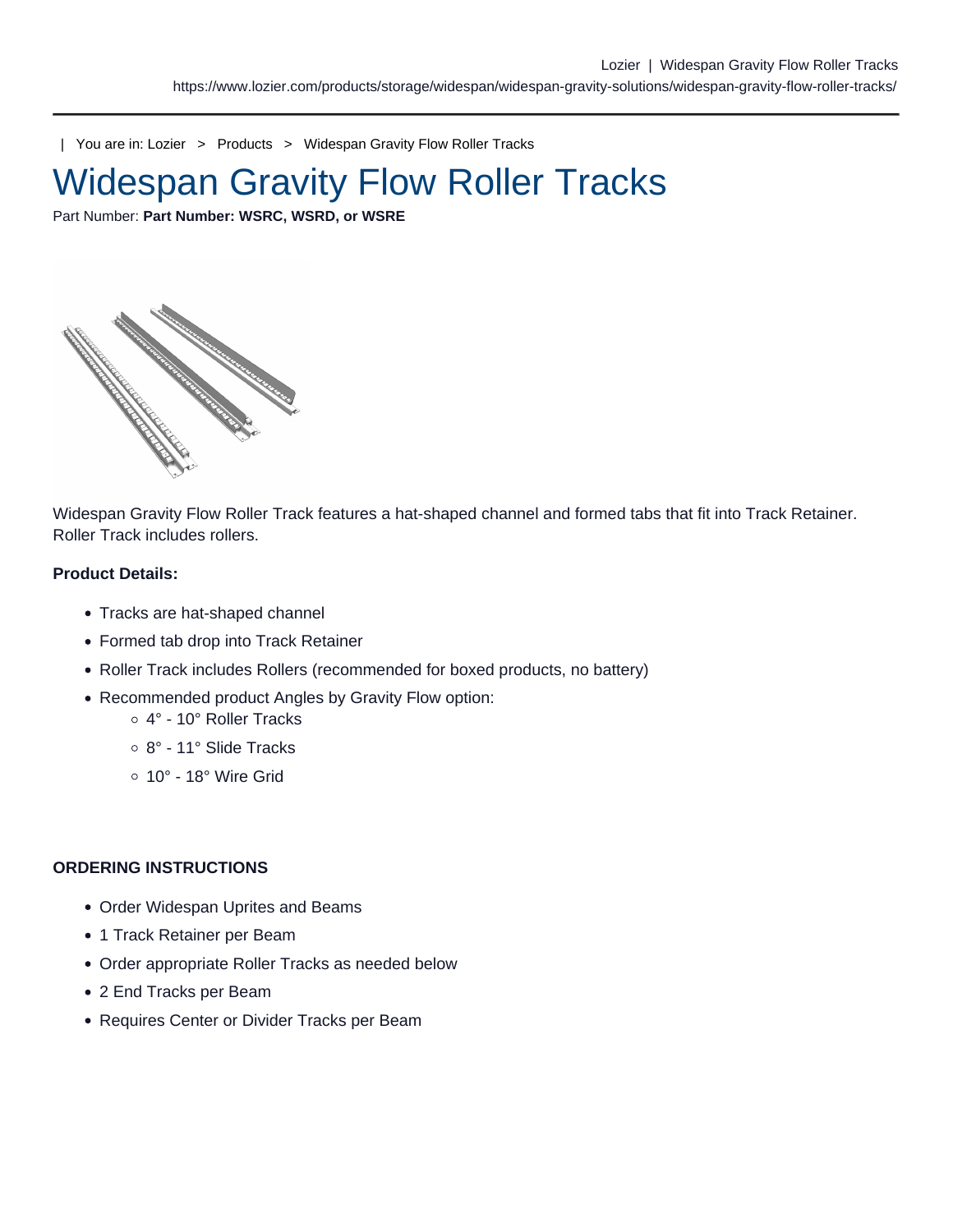## **GRAVITY FLOW PRODUCT ANGLE**

| <b>Front to Back</b><br><b>Beam Offset</b> | <b>Section Depth</b> |              |              |              |
|--------------------------------------------|----------------------|--------------|--------------|--------------|
|                                            | 24"                  | 30"          | 36"          | 48"          |
| 2"                                         | $5^{\circ}$          | $4^{\circ}$  |              |              |
| 4"                                         | $10^{\circ}$         | $8^{\circ}$  | $6^{\circ}$  | $5^{\circ}$  |
| 6"                                         | $14^{\circ}$         | $11^{\circ}$ | $10^{\circ}$ | $7^\circ$    |
| 8"                                         | $18^{\circ}$         | $15^{\circ}$ | $13^\circ$   | $10^{\circ}$ |
| 10"                                        |                      | $18^{\circ}$ | $16^{\circ}$ | $12^{\circ}$ |
| 12"                                        |                      |              | $18^{\circ}$ | $14^{\circ}$ |



## **Product Options and Numbers**

**Example Part #: WS R C 24 6 PLT**